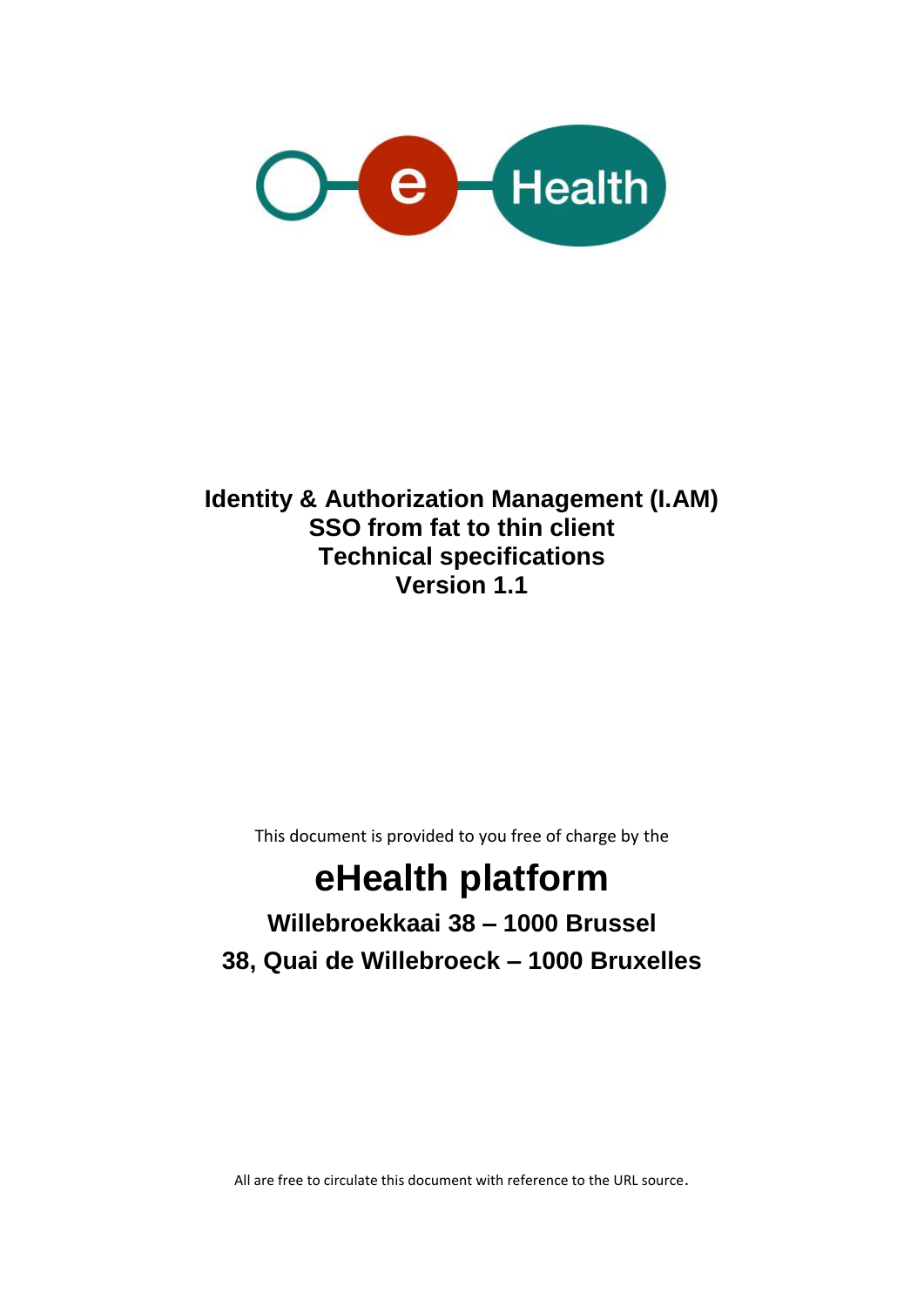# **Table of contents**

| 1 <sub>1</sub> |  |
|----------------|--|
| 1.1            |  |
| 2.             |  |
| 2.1            |  |
| 2.2            |  |
| 3.             |  |
| 3.1            |  |
| 3.2            |  |
| 3.3<br>3.4     |  |
| 4.             |  |
| 5.             |  |
| 5.1            |  |
| 5.2            |  |
| 5.2.1          |  |
| 5.2.2          |  |
| 5.2.3          |  |
| 5.3            |  |
|                |  |
| 5.4            |  |
| 5.4.1          |  |
| 5.4.2          |  |
| 6.             |  |
| 6.1            |  |
| 6.1.1          |  |
| 6.1.2          |  |
| 6.1.3          |  |

To the attention of: "IT expert" willing to integrate this web service.

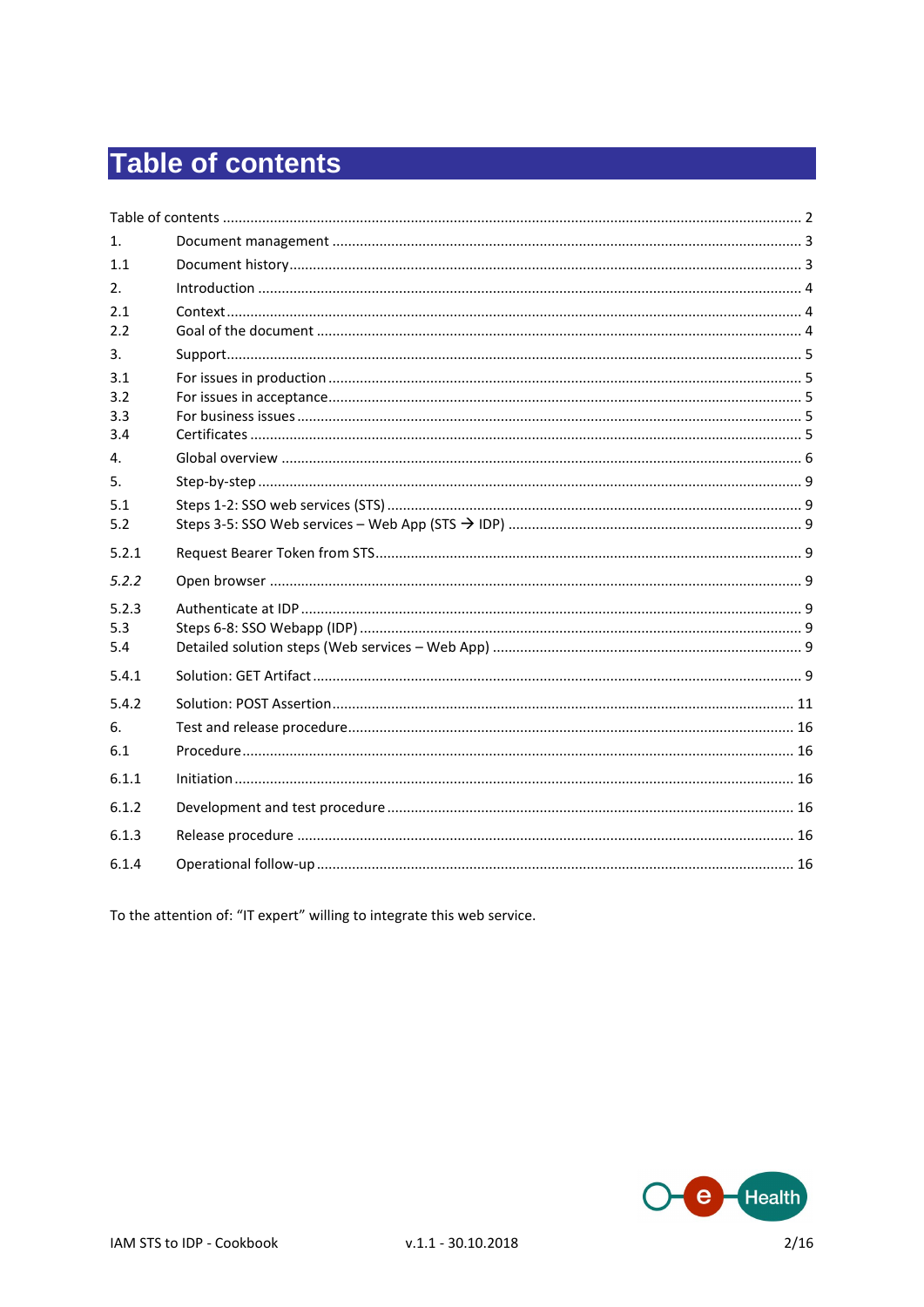# **1. Document management**

# **1.1 Document history**

| <b>Version</b> | <b>Date</b> | Author           | Description of changes / remarks       |
|----------------|-------------|------------------|----------------------------------------|
| 1.0            | 30/04/2015  | eHealth platform | Initial version                        |
| 1.1            | 30/10/2018  | eHealth platform | Update linked to major release R2018.2 |

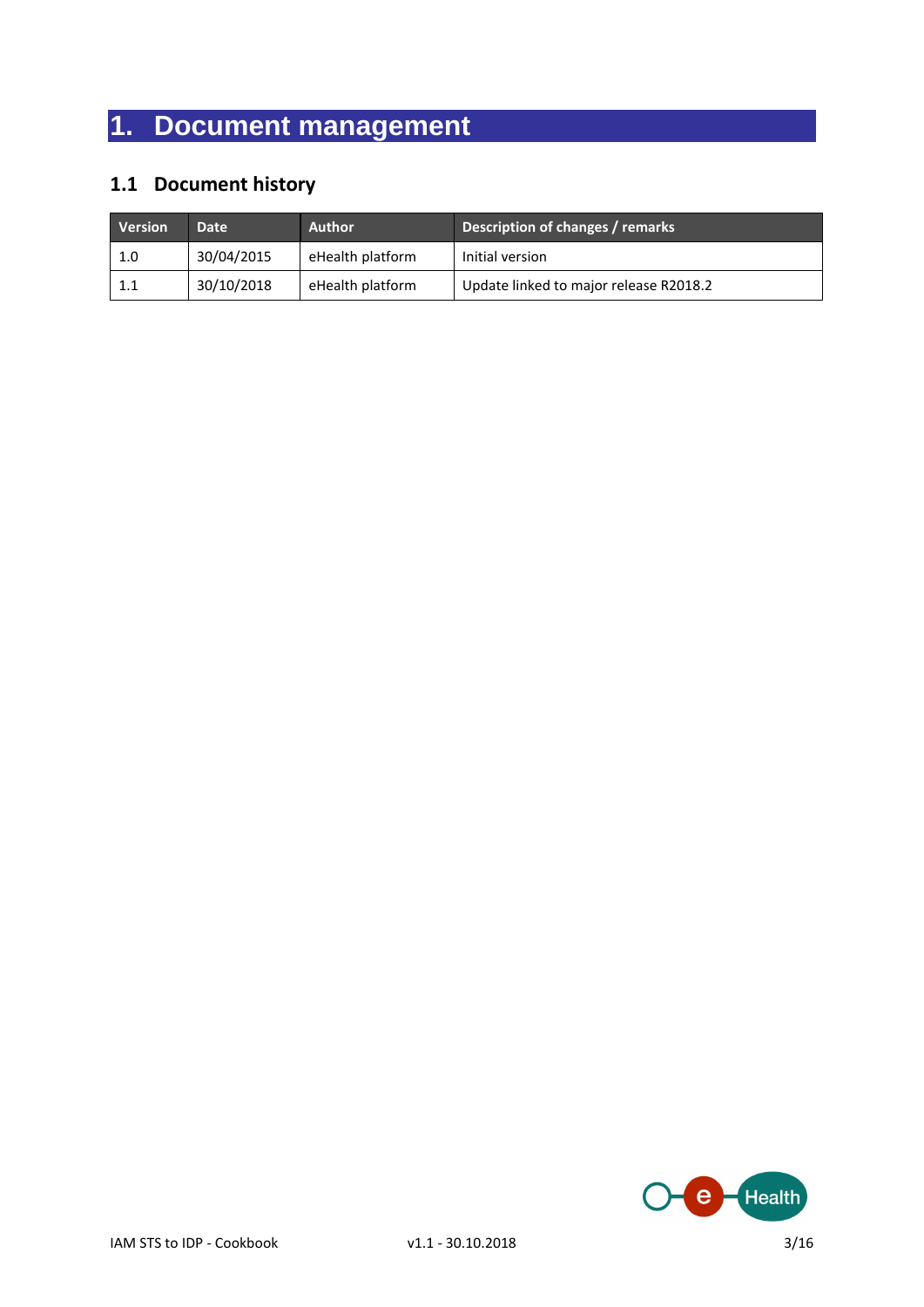# **2. Introduction**

# **2.1 Context**

A user, in possession of a sessionToken he received from the eHealth SecureTokenService (STS), needs to continue his work in a remote web application for which authentication at the eHealth platform is required. Therefore, he needs to identify himself at the eHealth IDentityProvider (IDP). As the user is already in possession of a sessionToken from the STS, he can reuse this token to authenticate at the IDP.

# **2.2 Goal of the document**

This document describes in detail how to use a secure token, delivered by the STS, as identity proof to start a web browser Single Sign on Session.

It does not contain details on how to **get** a secure token from the STS in the first place. For this, see the cookbook STS, available on the portal of the eHealth platform. (*https://www.ehealth.fgov.be/ehealthplatform/nl/service-iam-identity-access-management*)

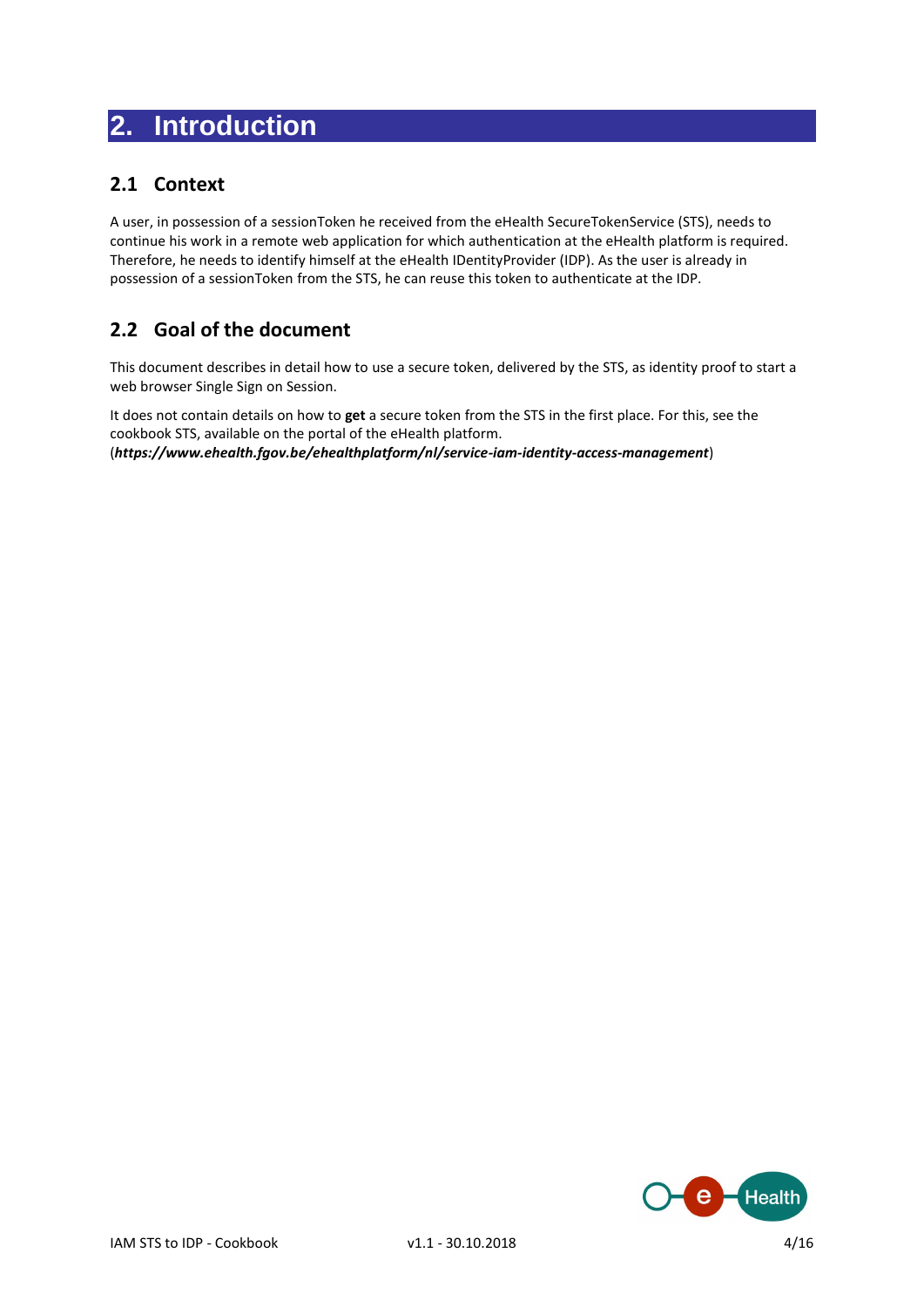# **3. Support**

## **3.1 For issues in production**

eHealth platform contact center:

- Phone: 02/788 51 55
- Mail: *[support@ehealth.fgov.be](mailto:support@ehealth.fgov.be)*
- *Contact Form :*
	- *<https://www.ehealth.fgov.be/ehealthplatform/nl/contact>* (Dutch)
	- *<https://www.ehealth.fgov.be/ehealthplatform/fr/contact>* (French)

### **3.2 For issues in acceptance**

#### *[Integration-support@ehealth.fgov.be](mailto:Integration-support@ehealth.fgov.be)*

### **3.3 For business issues**

- regarding an existing project: the project manager in charge of the application or service
- regarding a new project and other business issues: *[info@ehealth.fgov.be](mailto:info@ehealth.fgov.be)*

# **3.4 Certificates**

 In order to access the secured eHealth platform environment you have to obtain an eHealth platform certificate, used to identify the initiator of the request. In case you do not have one please consult the chapter about the eHealth Certificates on the portal of the eHealth platform

#### *[https://www.ehealth.fgov.be/ehealthplatform/nl/ehealth-certificaten](https://www.ehealth.fgov.be/ehealthplatform/nl/search?q=&filter%5Bplatform_service%3A19842c7fad26fe4e90179efc7895851fb9f086fb%5D=on)*

#### *[https://www.ehealth.fgov.be/ehealthplatform/fr/certificats-ehealth](https://www.ehealth.fgov.be/ehealthplatform/fr/search?q=&filter%5Bplatform_service%3A19842c7fad26fe4e90179efc7895851fb9f086fb%5D=on)*

For technical issues regarding eHealth platform certificates

*Acceptance: [acceptance-certificates@ehealth.fgov.be](mailto:acceptance-certificates@ehealth.fgov.be)*

*Production: support@ehealth.fgov.be*

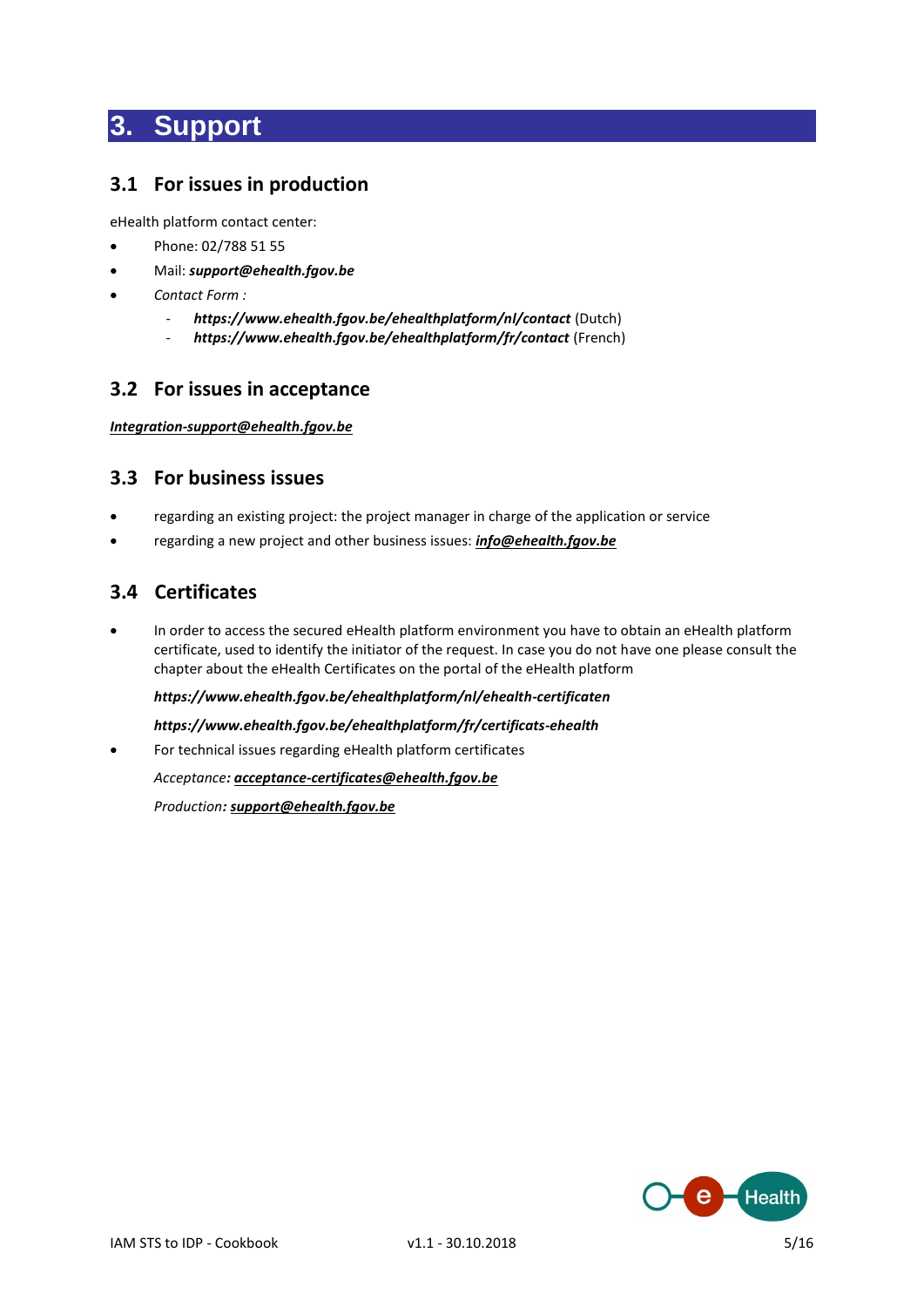# **4. Global overview**



#### *Note*

*All Request/Response messages are sent over SSL/TLS.*

*The clientapplication must verify that direct communication with the eHealth Platform is setup, by verifying the certificate used by eHealth server in the SSL/TLS handshake.*

After validation of the Bearer Assertion, the IDP constructs the user's profile based on the contents of the Assertion and activates a session on his behalf.

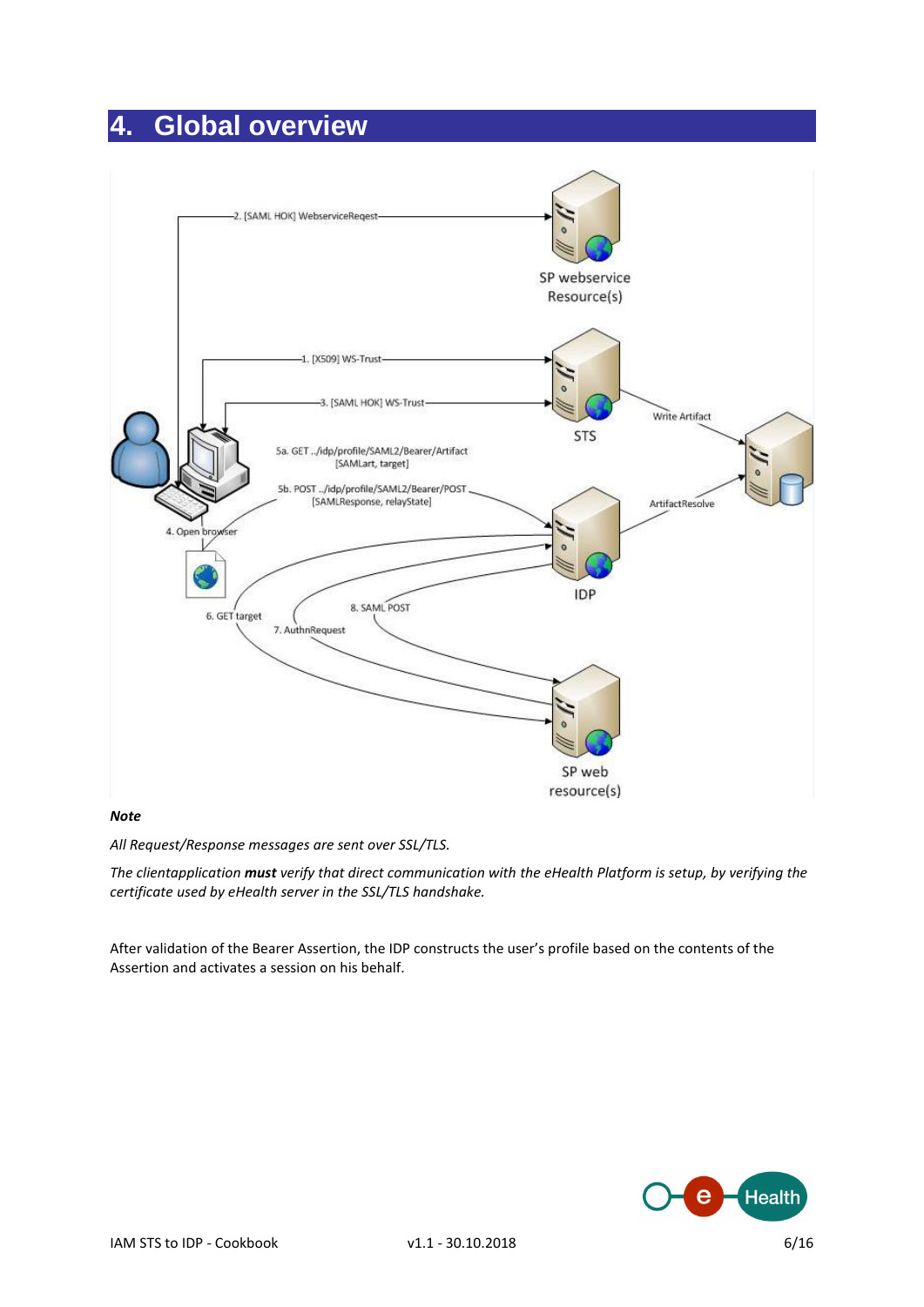

As of this moment, the user will be able to access web applications in the eHealth I.AM Federation without the need to authenticate again.

If an HTTPRequest parameter 'RelayState' is present and points to a trusted location, the browser will not show the above page and automatically redirect the user to the given location.

Before the IDP will actually send authentication information on behalf of the user to a requested application, a notification will be shown (only once) on the 'confirm profile' page so the user can acknowledge that a browser session was started with his identity.

After confirmation, he is sent to the requested application (this is part of the normal process flow of browser SSO).

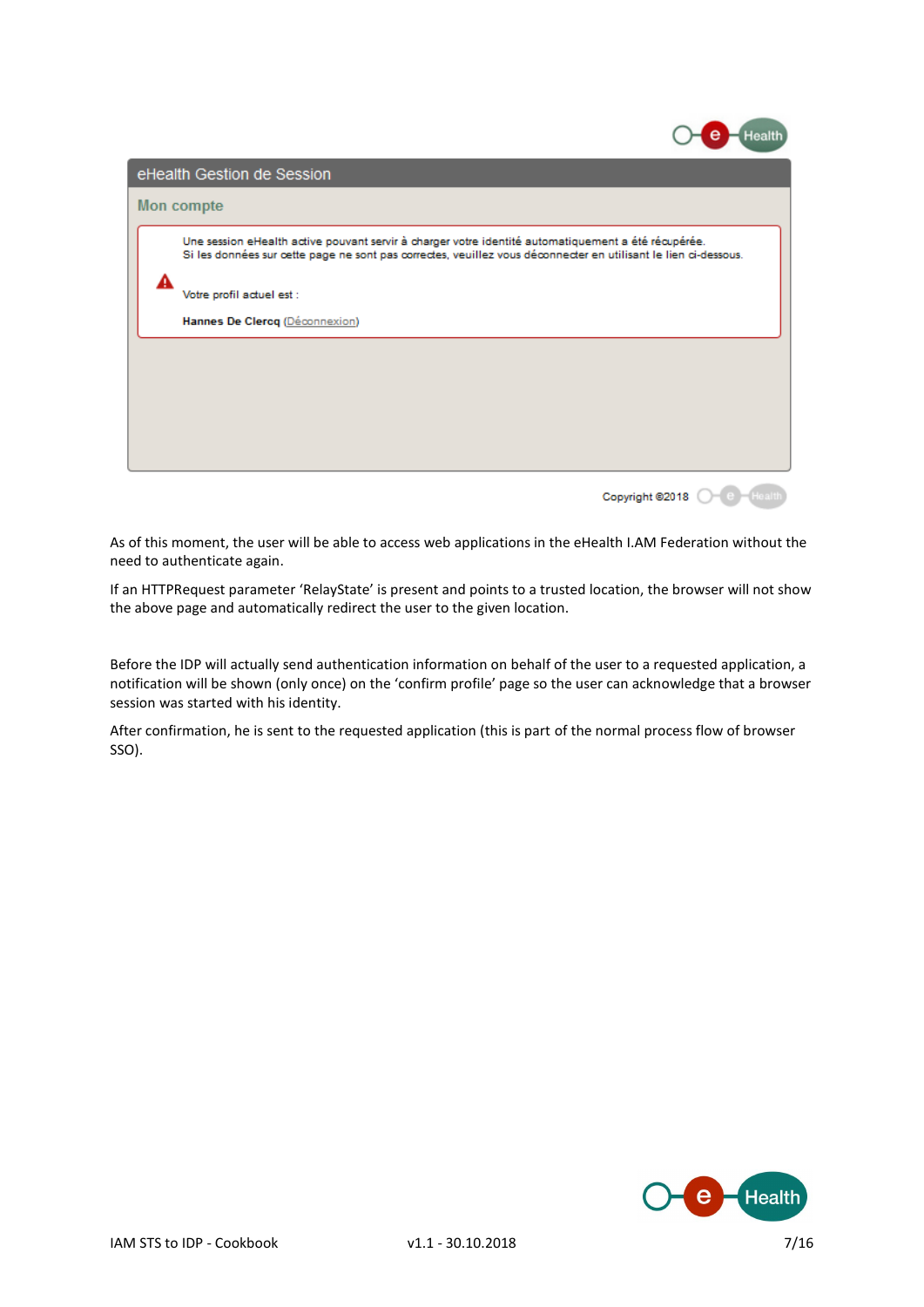| Se connecter pour eHealth Consent                                                                 |                           |
|---------------------------------------------------------------------------------------------------|---------------------------|
| Choisissez votre langue<br>Identification<br>Substantiel+<br>Français                             | 3 Choisissez votre profil |
| Etape 3. Choisissez votre profil                                                                  | Besoin d'aide ?           |
| Vous êtes identifié comme : Hannes De Clercq (Déconnexion)                                        |                           |
| Je souhaite me connecter en<br>Citoyen<br>tant que:                                               |                           |
| Je souhaite me connecter en Cliquez pour récupérer la liste de vos enfants<br>tant que parent de: |                           |
|                                                                                                   | Se connecter              |
|                                                                                                   | Copyright @2018           |

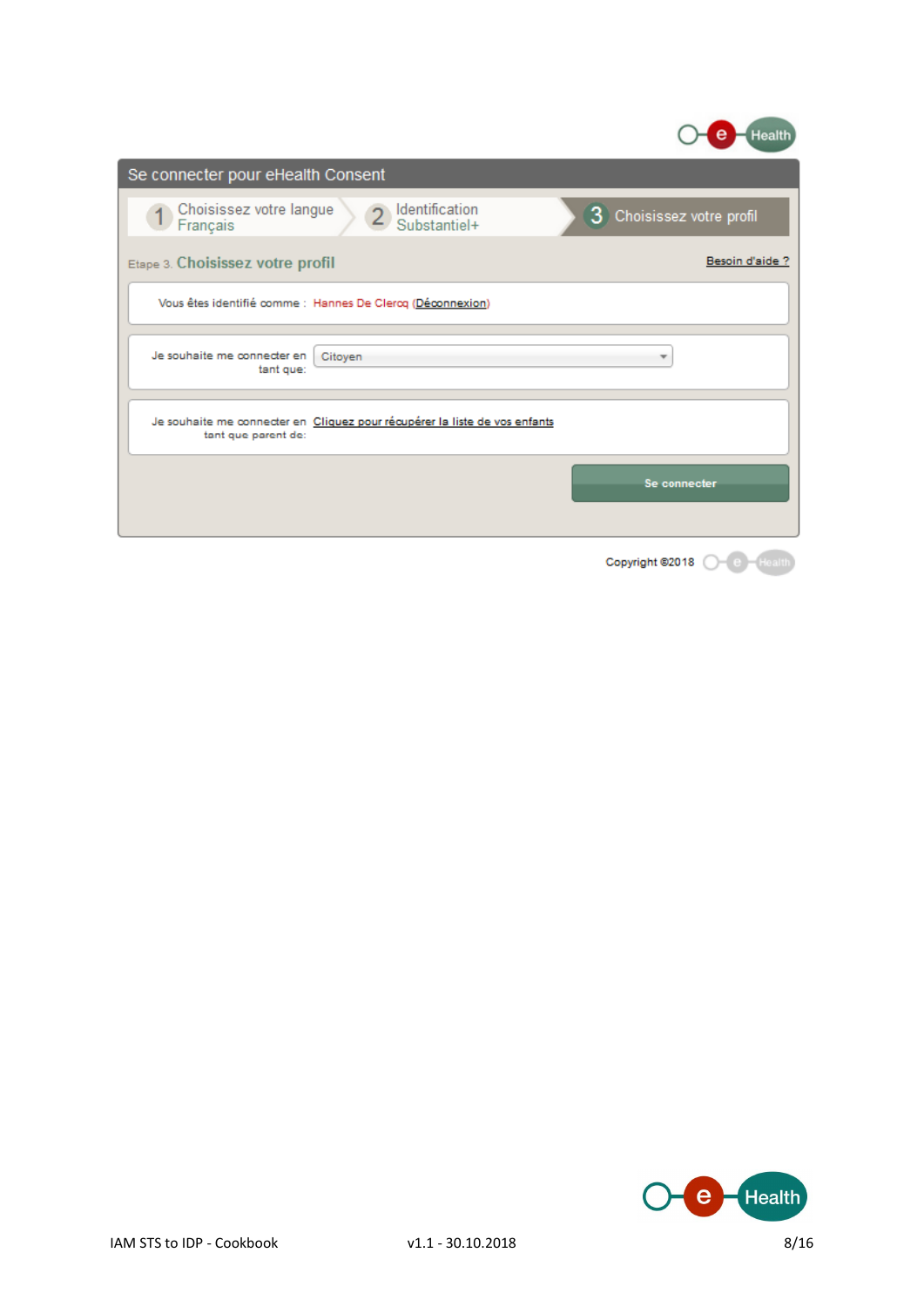# **5. Step-by-step**

## **5.1 Steps 1-2: SSO web services (STS)**

SSO is setup between WS hosted by the eHealth Platform or one of its trusted partners with eHealth I.AM STS as Security Token Service.

# **5.2 Steps 3-5: SSO Web services – Web App (STS**  $\rightarrow$  **IDP)**

SSO session for WS is transferred from fat to thin client.

#### **5.2.1 Request Bearer Token from STS**

The client sends a request to the STS to generate a new bearer token, based on the existing holder-of-key (HOK) token. The newly generated token will be valid for a short period (max 10 minutes).

There are multiple options to request this token, which will influence the result and remainder of the process flow.

See section '[Detailed solution steps](#page-8-0)' for details.

#### *5.2.2* **Open browser**

A new or existing browser window is opened to setup SSO between the client's browser as thin client and eHealth IDP.

#### **5.2.3 Authenticate at IDP**

Depending on the result of step 3, the client uses his browser to send his authentication details to the eHealth IDP.

# **5.3 Steps 6-8: SSO Webapp (IDP)**

SSO is setup between web applications in the eHealth I.AM Federation with eHealth I.AM IDP as Identity Provider.

# <span id="page-8-0"></span>**5.4 Detailed solution steps (Web services – Web App)**

The eHealth platform offers two solutions to setup SSO from a fat to a thin client. Clients are free to implement one or the other.

#### **5.4.1 Solution: GET Artifact**

Using a fat client application and an active HOK Assertion (received from the STS at the start of the web service session), the user requests a reference to a Bearer Assertion in return. He will need to GET the reference to the eHealth IDP to get authenticated.

### *5.4.1.1 Step 3: Request Bearer Token from STS*

The user sends a request to eHealth while using an active HOK Assertion as secure authentication token.

#### **5.4.1.1.1 Endpoint URI**

[ehealth environment] + /IAM/SingleSignOnService/v1:

- *PROD*:<https://services.ehealth.fgov.be/IAM/SingleSignOnService/v1>
- *ACC*:<https://services-acpt.ehealth.fgov.be/IAM/SingleSignOnService/v1>
- *INT*[: https://services-int.ehealth.fgov.be/IAM/SingleSignOnService/v1](https://services-int.ehealth.fgov.be/IAM/SingleSignOnService/v1)

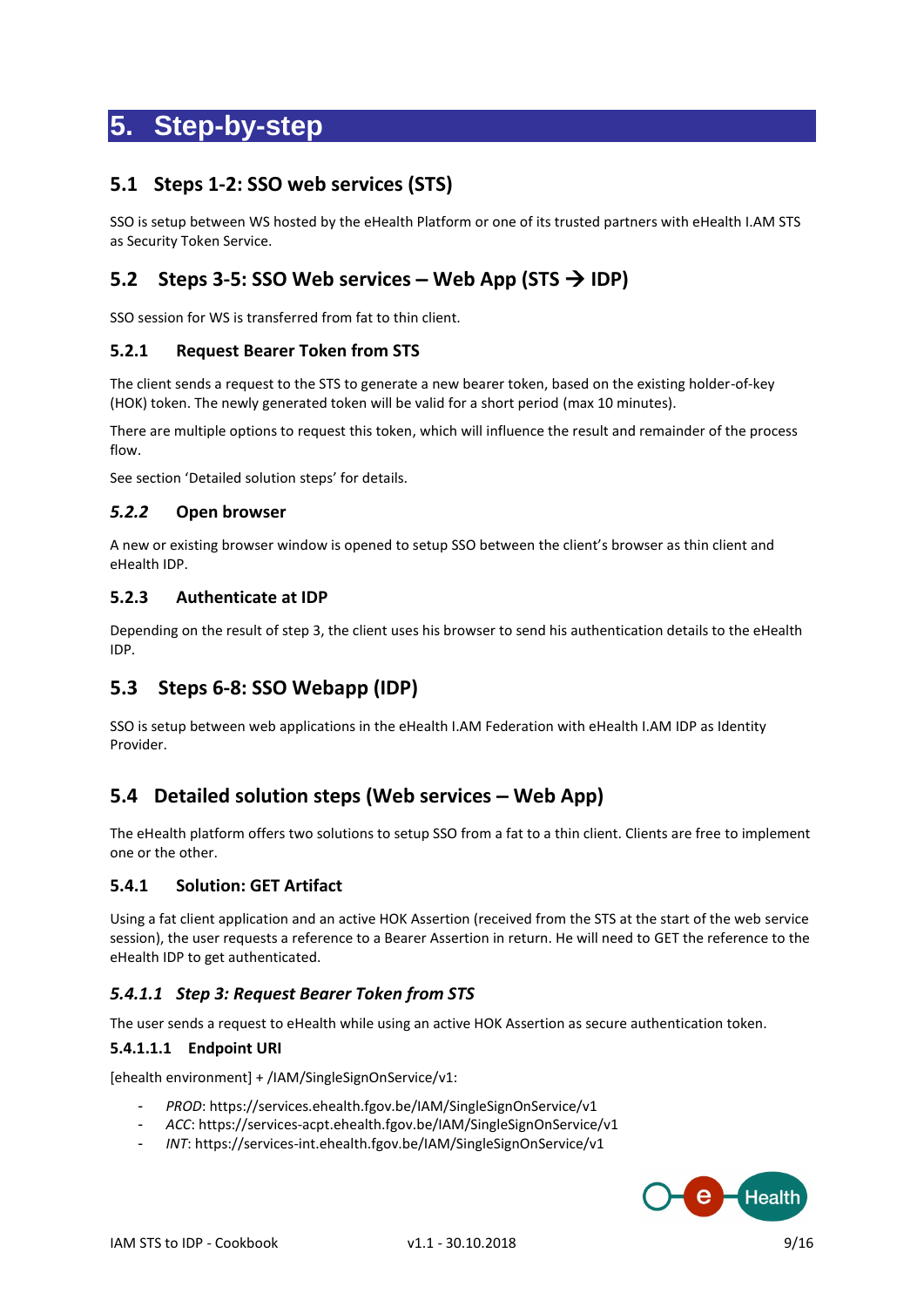#### **5.4.1.1.2 Inbound**

Header

WS-Security 1.1 SOAPHeader with following elements:

- *Timestamp*
- *SAML 1.1 Assertion*: active STS SAMLToken
- *Signature*: on timestamp and assertion

This is the same WS-SecurityPolicy as the one used in all eHealth Services protected with a samlToken.

• Body

RequestSecurityToken (WS-Trust 1.3) with following info:

- *TokenType*: http://docs.oasis-open.org/wss/oasis-wss-saml-token-profile-1.1#SAMLV2.0
- *RequestType*: http://docs.oasis-open.org/ws-sx/ws-trust/200512/Issue
- *KeyType*: http://docs.oasis-open.org/ws-sx/wstrust/200512/Bearer
- *AppliesTo*: eHealth IDP endpoint that will act as the resolver of the referenced Artifact ([ehealth environment]/idp/profile/SAML2/Bearer/Artifact)
	- o *PROD*: [https://www.ehealth.fgov.be/idp/profile/SAML2/Bearer/Artifact](https://www.ehealth.fgov.be/idp/Authn/SSO/SAML2/Artifact)
	- o *ACC*: [https://wwwacc.ehealth.fgov.be/idp/profile/SAML2/Bearer/Artifact](https://wwwacc.ehealth.fgov.be/idp/Authn/SSO/SAML2/Artifact)
	- o *INT*[: https://wwwint.ehealth.fgov.be/idp/profile/SAML2/Bearer/Artifact](https://wwwint.ehealth.fgov.be/idp/Authn/SSO/SAML2/Artifact)

#### Example (extract for readability)

| H <soapenv:envelope xmlns:ns="http://docs.oasis-open.org/ws-sx/ws-trust/200512" xmlns:soapenv="http://schemas.xmlsoap.org/soap/envelope/"></soapenv:envelope>                                                                                                                                                                                                                                                       |
|---------------------------------------------------------------------------------------------------------------------------------------------------------------------------------------------------------------------------------------------------------------------------------------------------------------------------------------------------------------------------------------------------------------------|
| ₿<br><soapenv:header></soapenv:header>                                                                                                                                                                                                                                                                                                                                                                              |
| <wsse:security 477052849c6a7fbe6fd12540b761ad5a"="" issueinstant="2018-10-19T14:17:27.923Z" issuer="urn:be:fgov:ehealth:sts:1 0" majorversion="1" min<="" th="" xmlns:wsse="http://docs.oasis-open.org/wss/2004/01/oasis-200401-wss-wssecurity-secext-1.0.xsd" xmlns:wsu="http://docs.oasis-open.org/wss/2004/01/&lt;/th&gt;&lt;/tr&gt;&lt;tr&gt;&lt;th&gt;Ħ.&lt;br&gt;&lt;Assertion AssertionID="></wsse:security> |
| Ė.<br><ds:signature id="SIG-D411B7B5889E507A3D153995865027532" xmlns:ds="http://www.w3.org/2000/09/xmldsig#"></ds:signature>                                                                                                                                                                                                                                                                                        |
| Ė<br><ds:signedinfo></ds:signedinfo>                                                                                                                                                                                                                                                                                                                                                                                |
| d.<br><ds:canonicalizationmethod algorithm="http://www.w3.org/2001/10/xml-exc-c14n#"></ds:canonicalizationmethod>                                                                                                                                                                                                                                                                                                   |
| <ds:signaturemethod algorithm="http://www.w3.org/2000/09/xmldsig#rsa-sha1"></ds:signaturemethod>                                                                                                                                                                                                                                                                                                                    |
| <ds:reference uri="#id-D411B7B5889E507A3D153995865027531"></ds:reference>                                                                                                                                                                                                                                                                                                                                           |
| <ds:reference uri="#TS-D411B7B5889E507A3D153995865027128"></ds:reference>                                                                                                                                                                                                                                                                                                                                           |
|                                                                                                                                                                                                                                                                                                                                                                                                                     |
| <ds:signaturevalue>QtdB516KaxcPasp6bxJDBiExtdBBxgqMqC23CIxdVyN4QJksNjhxqe8P+qDp1j1QhHdFwM0uHeef</ds:signaturevalue>                                                                                                                                                                                                                                                                                                 |
| <ds:keyinfo id="KI-D411B7B5889E507A3D153995865027529"></ds:keyinfo>                                                                                                                                                                                                                                                                                                                                                 |
|                                                                                                                                                                                                                                                                                                                                                                                                                     |
| <wsu:timestamp wsu:id="TS-D411B7B5889E507A3D153995865027128"></wsu:timestamp>                                                                                                                                                                                                                                                                                                                                       |
|                                                                                                                                                                                                                                                                                                                                                                                                                     |
|                                                                                                                                                                                                                                                                                                                                                                                                                     |
| Ġ<br><soapenv:body wsu:id="id-D411B7B5889E507A3D153995865027531" xmlns:wsu="http://docs.oasis-open.org/wss/2004/01/oasis-200401-wss-wssecurity-utility-1.0.xsd"></soapenv:body>                                                                                                                                                                                                                                     |
| <wst:RequestSecurityToken Context="RC-3ea9c474-9539-4d0f-b0af-ea282fec1cb9" xmlns:auth="http://docs.oasis-open.org/wsfed/authorization/200706" xmlns:ds="http://</th>                                                                                                                                                                                                                                               |
| <wst:tokentype>http://docs.oasis-open.org/wss/oasis-wss-saml-token-profile-1.1#SAMLV2.0</wst:tokentype>                                                                                                                                                                                                                                                                                                             |
| <wst:requesttype>http://docs.oasis-open.org/ws-sx/ws-trust/200512/Issue</wst:requesttype>                                                                                                                                                                                                                                                                                                                           |
| <wst:keytype>http://docs.oasis-open.org/ws-sx/wstrust/200512/Bearer</wst:keytype>                                                                                                                                                                                                                                                                                                                                   |
| ₿<br><wsp:appliesto></wsp:appliesto>                                                                                                                                                                                                                                                                                                                                                                                |
| <wsa:endpointreference></wsa:endpointreference>                                                                                                                                                                                                                                                                                                                                                                     |
| <wsa:address>https://wwwacc.ehealth.fqov.be/idp/profile/SAML2/Bearer/Artifact</wsa:address>                                                                                                                                                                                                                                                                                                                         |
|                                                                                                                                                                                                                                                                                                                                                                                                                     |
|                                                                                                                                                                                                                                                                                                                                                                                                                     |
|                                                                                                                                                                                                                                                                                                                                                                                                                     |
|                                                                                                                                                                                                                                                                                                                                                                                                                     |
| -                                                                                                                                                                                                                                                                                                                                                                                                                   |

**Figure 1: Example SSO Artifact Request**

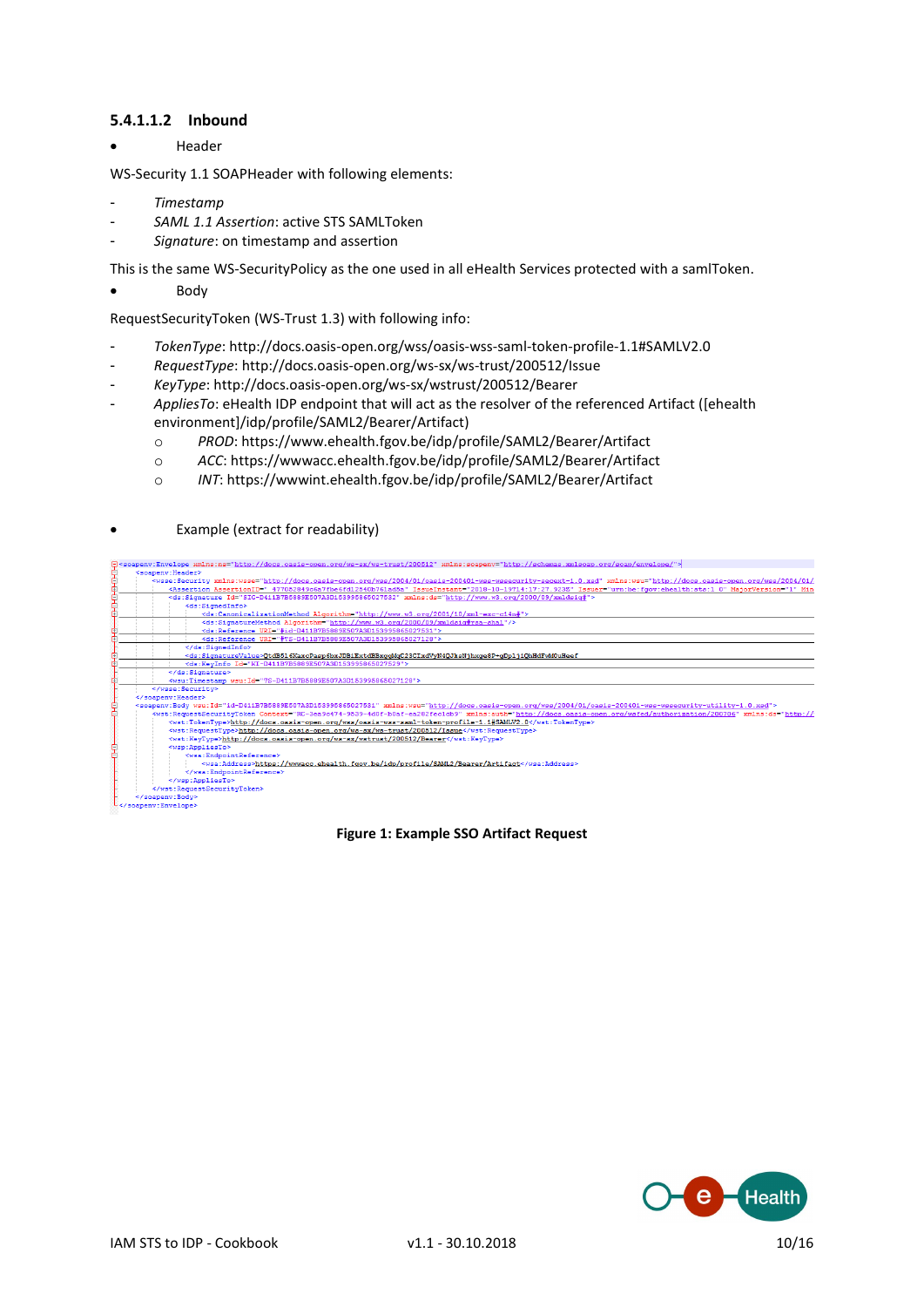#### **5.4.1.1.3 Outbound**

Body

RequestSecurityToken Response(WS-Trust 1.3) containing a RequestedUnattachedReference with following info:

Reference: URL that can be used in a browser to resolve the artifact.

```
 Example
<SOAP-ENV:Envelope xmlns:SOAP-ENV="http://schemas.xmlsoap.org/soap/envelope/"><SOAP-ENV:Header/>
```
#### **Figure 2: Example SSO Artifact Response**

### *5.4.1.2 Step 4-5: Open browser and authenticate at IDP*

#### *Note*

*The artifact is a hard-to-forge short-term reference for single-use only.*

*This means that the user has limited time to use it (a few minutes) and he can only use it once. If he tries to use it a second time, he will receive an error.*

The client application opens the user's favorite browser with the URL from the reference received from the STS.

An optional HTTPRequest parameter 'RelayState' can be added to let the IDP redirect to a protected web application if authentication succeeds. To enable SSO from the STS token to web applications on a mobile, it could also be shown as a QR-code. Since the reference is a full url, the mobile will automatically open up a browser and go to the url.

Example



### **5.4.2 Solution: POST Assertion**

Using a fat client application and an active HOK Assertion (received from the STS at the start of the web service session), the user requests a Bearer Assertion in return. He will need to POST this Assertion to the eHealth IDP to get authenticated.

#### *5.4.2.1 Step 3: Request Bearer Token from STS*

The user sends a request to eHealth while using an active HOK Assertion as secure authentication token.

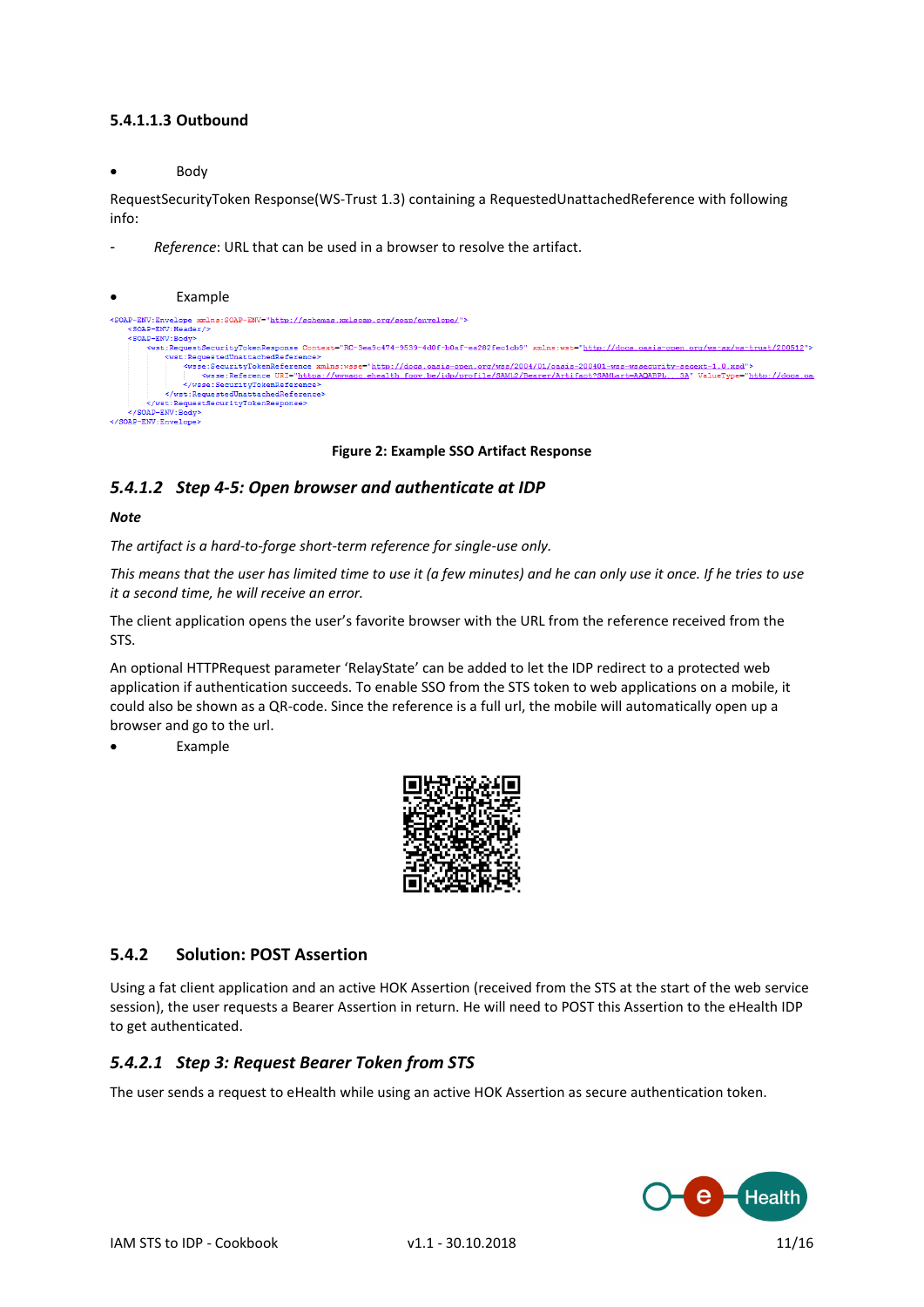#### **5.4.2.1.1 Endpoint URI**

[ehealth environment] + /IAM/SingleSignOnService/v1:

- *PROD*[: https://services.ehealth.fgov.be/IAM/SingleSignOnService/v1](https://services.ehealth.fgov.be/IAM/SingleSignOnService/v1)
- *ACC*[: https://services-acpt.ehealth.fgov.be/IAM/SingleSignOnService/v1](https://services-acpt.ehealth.fgov.be/IAM/SingleSignOnService/v1)
- *INT*:<https://services-int.ehealth.fgov.be/IAM/SingleSignOnService/v1>

#### **5.4.2.1.2 Inbound**

Header

WS-Security 1.1 SOAPHeader with following elements:

- *Timestamp*
- *SAML 1.1 Assertion: active STS SAMLToken*
- *Signature: on timestamp and assertion*

This is the same WS-SecurityPolicy as used in all eHealth Services protected with a samlToken.

• Body

RequestSecurityToken (WS-Trust 1.3) with following info:

- *TokenType: http://docs.oasis-open.org/wss/oasis-wss-saml-token-profile-1.1#SAMLV2.0*
- *RequestType: http://docs.oasis-open.org/ws-sx/ws-trust/200512/Issue*
- *KeyType: http://docs.oasis-open.org/ws-sx/wstrust/200512/Bearer*
- *AppliesTo: eHealth IDP endpoint that will act as the consumer of the requested Assertion ([ehealth environment]/idp/profile/SAML2/Bearer/POST)*
	- o *PROD*: [https://www.ehealth.fgov.be/idp/profile/SAML2/Bearer/POST](https://www.ehealth.fgov.be/idp/Authn/SSO/SAML2/POST)
	- o *ACC*: [https://wwwacc.ehealth.fgov.be/idp/profile/SAML2/Bearer/POST](https://wwwacc.ehealth.fgov.be/idp/Authn/SSO/SAML2/POST)
	- o *INT*[: https://wwwint.ehealth.fgov.be/idp/profile/SAML2/Bearer/POST](https://wwwint.ehealth.fgov.be/idp/Authn/SSO/SAML2/POST)
- Example (extract for readability)

| Soapenv:Envelope xmlns:ns="http://docs.oasis-open.org/ws-sx/ws-trust/200512" xmlns:soapenv="http://schemas.xmlsoap.org/soap/envelope/">                                                                                                                                                                                                                                                                                                                                                      |  |  |  |  |
|----------------------------------------------------------------------------------------------------------------------------------------------------------------------------------------------------------------------------------------------------------------------------------------------------------------------------------------------------------------------------------------------------------------------------------------------------------------------------------------------|--|--|--|--|
| <soapenv:header></soapenv:header>                                                                                                                                                                                                                                                                                                                                                                                                                                                            |  |  |  |  |
| <wsse:security 477052849c6a7fbe6fd12540b761ad5a"="" issueinstant="2018-10-19T14:17:27.923Z" issuer="urn:be:fgov:ehealth:a&lt;/th&gt;&lt;/tr&gt;&lt;tr&gt;&lt;th&gt;&lt;ds:Signature Id=" sig-d411b7b5889e507a3d153995889619137"="" xmlns:ds="http://www.w3.org/2000/09/xmldsig#" xmlns:wsse="http://docs.oasis-open.org/wss/2004/01/oasis-200401-wss-wssecurity-secext-1.0.xsd" xmlns:wsu="http://docs&lt;/th&gt;&lt;/tr&gt;&lt;tr&gt;&lt;th&gt;&lt;Assertion AssertionID="></wsse:security> |  |  |  |  |
| <ds:signedinfo></ds:signedinfo>                                                                                                                                                                                                                                                                                                                                                                                                                                                              |  |  |  |  |
| <ds:signaturevalue>dWmOpOuNxdqvRmTpptI7fz0bQKviCdDhnvJ3QhT7jlMV+F2IOAQSpWpqrKxjkE8XWohLLqverCDq</ds:signaturevalue>                                                                                                                                                                                                                                                                                                                                                                          |  |  |  |  |
| <ds:keyinfo id="KI-D411B7B5889E507A3D153995889619134"></ds:keyinfo>                                                                                                                                                                                                                                                                                                                                                                                                                          |  |  |  |  |
|                                                                                                                                                                                                                                                                                                                                                                                                                                                                                              |  |  |  |  |
| <wsu:timestamp wsu:id="TS-D411B7B5889E507A3D153995889618833"></wsu:timestamp>                                                                                                                                                                                                                                                                                                                                                                                                                |  |  |  |  |
|                                                                                                                                                                                                                                                                                                                                                                                                                                                                                              |  |  |  |  |
|                                                                                                                                                                                                                                                                                                                                                                                                                                                                                              |  |  |  |  |
| <soapenv:Body wsu:Id="id-D411B7B5889E507A3D153995889619136" xmlns:wsu="http://docs.oasis-open.org/wss/2004/01/oasis-200401-wss-wssecurit</th>                                                                                                                                                                                                                                                                                                                                                |  |  |  |  |
| <wst:RequestSecurityToken Context="RC-0f43d8be-322e-4a9c-8473-7308781f733e" xmlns:auth="http://docs.oasis-open.org/wsfed/authorizati</td>                                                                                                                                                                                                                                                                                                                                                    |  |  |  |  |
| <wst:tokentype>http://docs.oasis-open.org/wss/oasis-wss-saml-token-profile-1.1#SAMLV2.0</wst:tokentype>                                                                                                                                                                                                                                                                                                                                                                                      |  |  |  |  |
| <wst:requesttype>http://docs.oasis-open.org/ws-sx/ws-trust/200512/Issue</wst:requesttype>                                                                                                                                                                                                                                                                                                                                                                                                    |  |  |  |  |
| <wst:keytype>http://docs.oasis-open.org/ws-sx/wstrust/200512/Bearer</wst:keytype>                                                                                                                                                                                                                                                                                                                                                                                                            |  |  |  |  |
| <wsp:appliesto></wsp:appliesto>                                                                                                                                                                                                                                                                                                                                                                                                                                                              |  |  |  |  |
| <wsa:endpointreference></wsa:endpointreference>                                                                                                                                                                                                                                                                                                                                                                                                                                              |  |  |  |  |
| <wsa:address>https://www.acc.ehealth.fgov.be/idp/profile/SAML2/Bearer/POST</wsa:address>                                                                                                                                                                                                                                                                                                                                                                                                     |  |  |  |  |
|                                                                                                                                                                                                                                                                                                                                                                                                                                                                                              |  |  |  |  |
|                                                                                                                                                                                                                                                                                                                                                                                                                                                                                              |  |  |  |  |
|                                                                                                                                                                                                                                                                                                                                                                                                                                                                                              |  |  |  |  |
|                                                                                                                                                                                                                                                                                                                                                                                                                                                                                              |  |  |  |  |
|                                                                                                                                                                                                                                                                                                                                                                                                                                                                                              |  |  |  |  |
|                                                                                                                                                                                                                                                                                                                                                                                                                                                                                              |  |  |  |  |

#### **Figure 3: Example SSO POST Request**

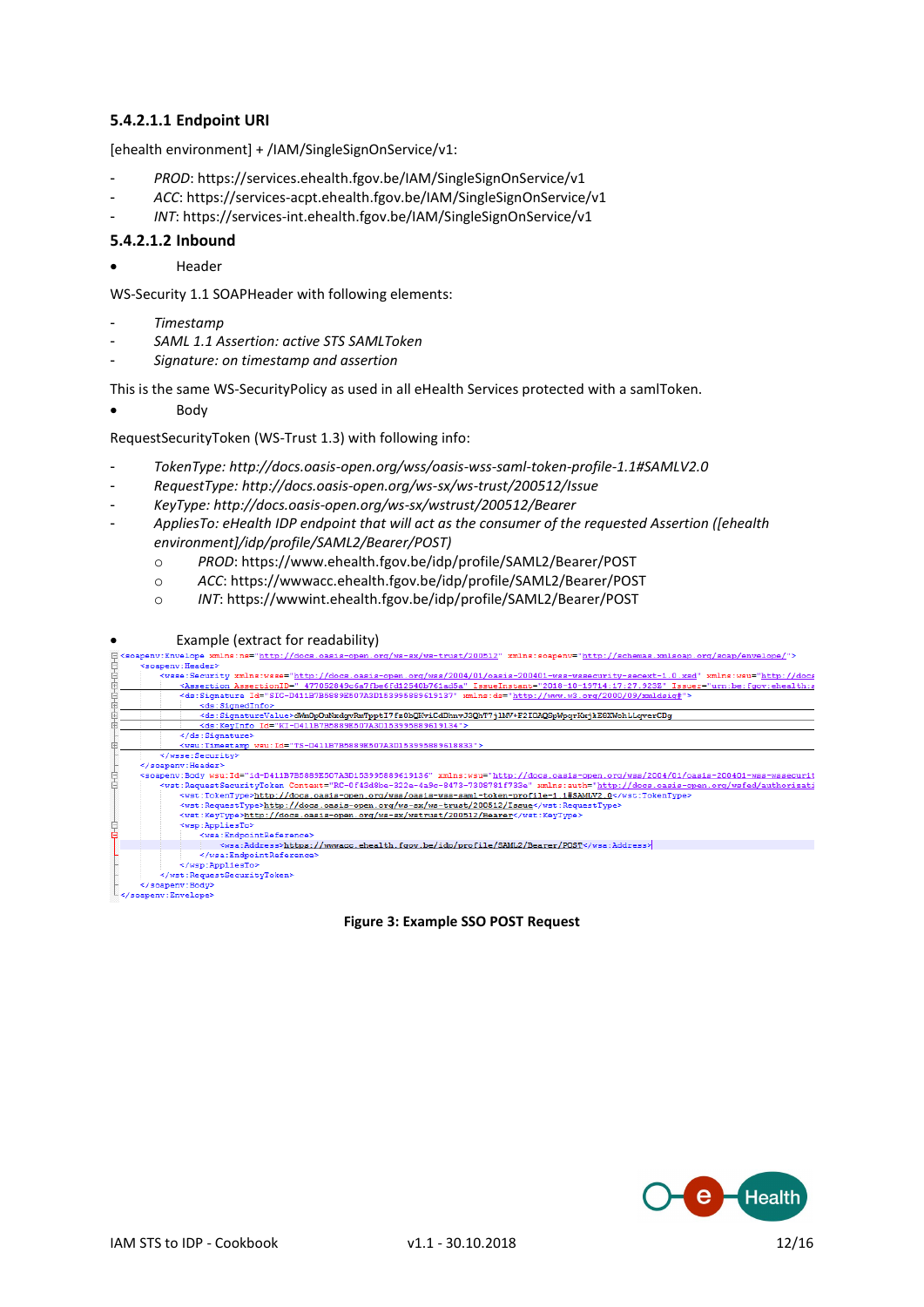#### **5.4.2.1.3 Outbound**

• Body

RequestSecurityToken Response(WS-Trust 1.3) containing an Assertion with following info:

- *Issuer*: eHealth I.AM STS
- *Signature*: full Assertion is signed with eHealth I.AM certificate
- *Subject Confirmation* 
	- o *Method*: bearer
	- o *NotOnOrAfter*: expiration time
	- o *Recipient*: URL of consumer of this Assertion
- *Conditions*: short period of validity
- *AuthnStatement*: context used to authenticate to the STS at start of SSO Session
- *AttributeStatement*: attributes present in secure authentication token that was used to authenticate to the STS.



#### **Figure 4: Example SSO POST Response**

#### *5.4.2.2 Step 4-5: Open browser and authenticate at IDP*

#### *Note*

*The Bearer Assertion is a short-term token.*

*This means that the user has limited time to use it (a few minutes).*

To send the received Assertion to eHealth, it must be wrapped in a SAML 2.0 Response (SAML Web Browser SSO Profile).

```
<saml2p:Response ID="[SAMLResponseID]" IssueInstant="[SAMLResponseIssueInstant]"
Version="2.0" xmlns:saml2p="urn:oasis:names:tc:SAML:2.0:protocol">
   <saml2p:Status>
     <saml2p:StatusCode Value="urn:oasis:names:tc:SAML:2.0:status:Success" />
   </saml2p:Status>
   [SAMLAssertion]
```
</saml2p:Response>

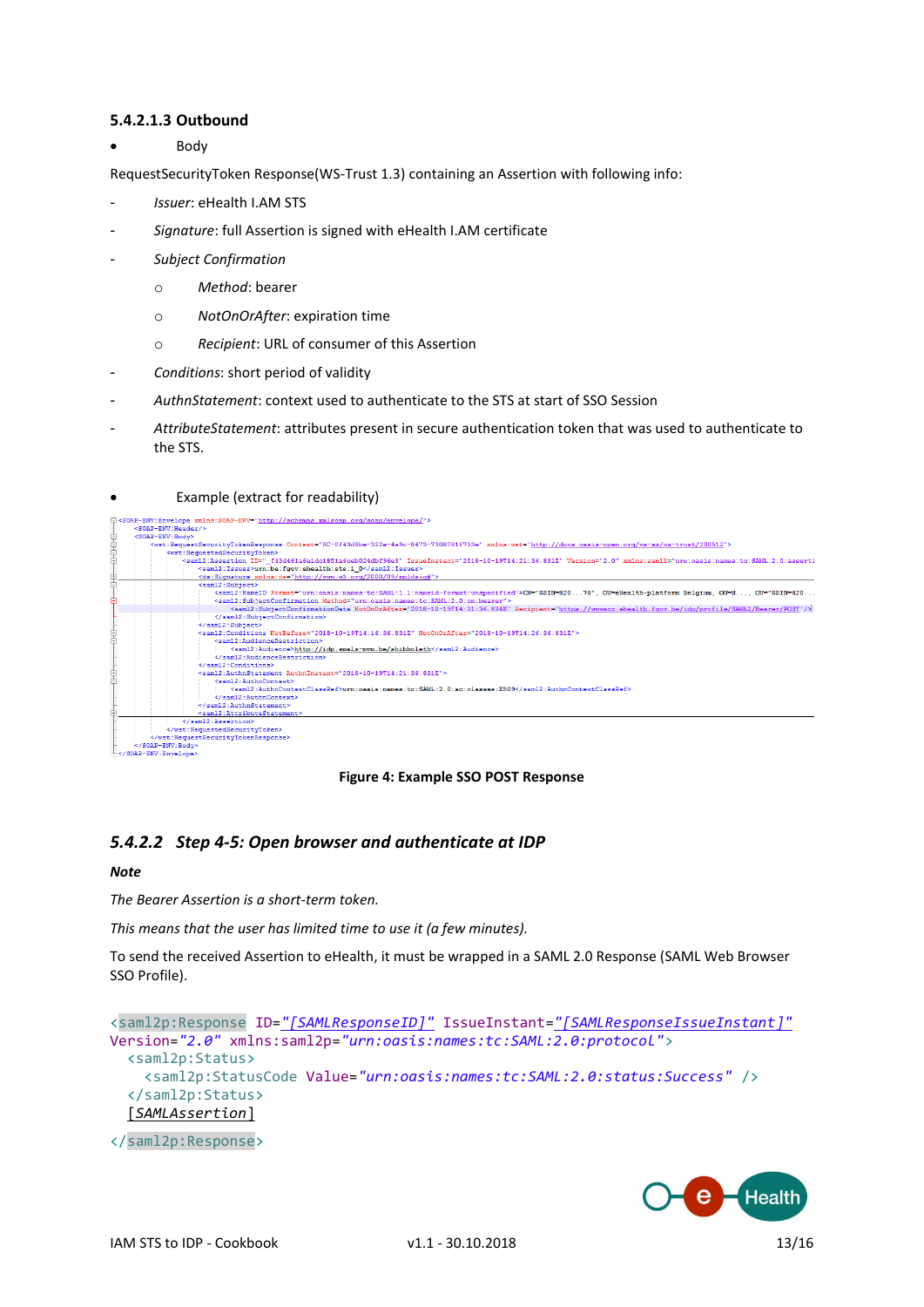The client application must fill the [] fields dynamically with following data:

- [*SAMLResponseID*]: unique id for tracing and to prevent certain attacks. Type of this XSD attribute is ID. An xsd:ID value must be an NCName meaning it must start with a letter or underscore, and can only contain letters, digits, underscores, hyphens, and periods.
- [*SAMLResponseIssueInstant*]: time that the Response was generated to prevent certain attacks. Type of this attribute is dateTime. The type xsd:dateTime represents a specific date and time in the format CCYY-MM-DDThh:mm:ss.sss, which is a concatenation of the date and time forms, separated by a literal letter "T". All of the same rules that apply to the date and time types are applicable to xsd:dateTime as well. An optional time zone expression may be added at the end of the value.
- [*SAMLAssertion*]: the Assertion received in previous step. As the Assertion is signed by eHealth, do not change one bit to this element when inserting it in the Response element or the signature will get broken and the Assertion will become invalid.

After the SAML Response is generated, the client application opens with the user's favorite browser a local html file containing a form.

```
<form method="post" action="[ehealth environment]/idp/profile/SAML2/Bearer/POST">
    <input type="hidden" name="RelayState" value="[targetId]" />
    <input type="hidden" name="SAMLResponse" value="[response]" />
    <input type="submit" value="Submit" />
\langle/form>
```
The client application must fill the fields automatically before opening the file in the browser with the following data:

- [*ehealth environment*]: URL of IDP Assertion Consumer in same (!) environment where the Assertion was requested from the STS.
	- o *PROD*: [https://www.ehealth.fgov.be/idp/profile/SAML2/Bearer/POST](https://www.ehealth.fgov.be/idp/Authn/SSO/SAML2/POST)
	- o *ACC*: [https://wwwacc.ehealth.fgov.be/idp/profile/SAML2/Bearer/POST](https://wwwacc.ehealth.fgov.be/idp/Authn/SSO/SAML2/POST)
	- o *INT*[: https://wwwint.ehealth.fgov.be/idp/profile/SAML2/Bearer/POST](https://wwwint.ehealth.fgov.be/idp/Authn/SSO/SAML2/POST)
	- [*targetId*]: target URL of the protected application the user wants to access (optional)
	- [*response*]: SAMLResponse containing the received Assertion, encoded in Base64.

A typical implementation of html file should have an autosubmit function, an explanation and a backup solution in case the browser did not submit it automatically.

Example

#### *SAML 2.0 Response (extract for readability)*

```
<saml2p:Response ID=" 81e23b6b-c6e8-4810-87da-6379c60a1261" Version="2.0" IssueInstant="2015-04-15T09:47:27.312+02:00"
    <saml2p:Status>
       <saml2p:StatusCode Value="urn:oasis:names:tc:SAML:2.0:status:Success" />
    </saml2p:Status>
```
<saml2:Assertion xmlns:saml2="urn:oasis:names:tc:SAML:2.0:assertion" ID="\_9c295dc3845b488488b759b070eb781a" IssueIn </saml2p:Response>

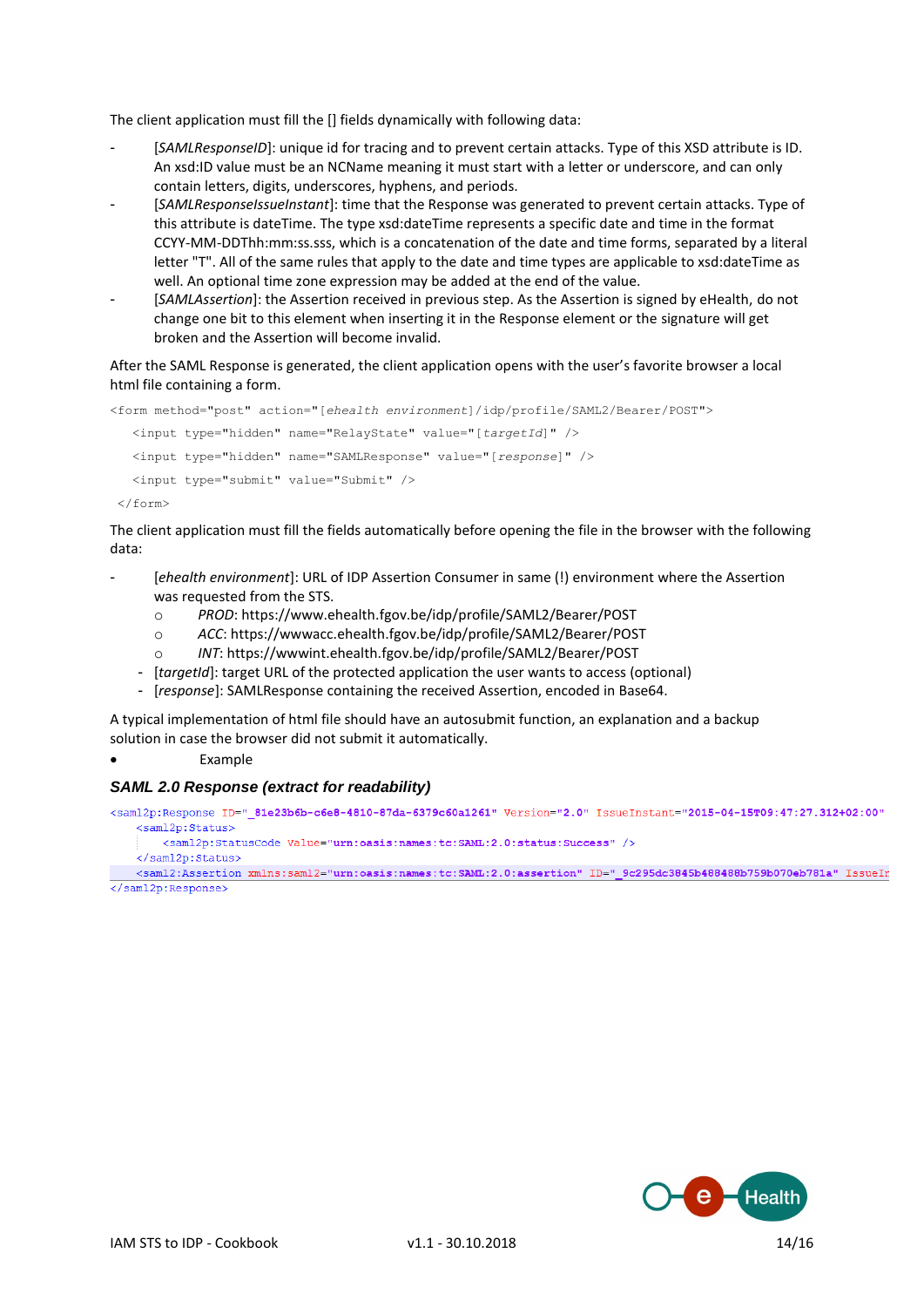### *HTMLForm*

```
<form method="post" action="https://www.ehealth.fgov.be/idp/profile/SAML2/Bearer/POST">
   <input type="hidden" name="RelayState" value="https://www.partner.fgov.be/secure" />
    <input type="hidden" name="SAMLResponse" value="PHNhb...zZT4=" />
   <input type="submit" value="Submit" />
 </form>
```
#### *HTMLPage*

|                                                                                                                | C:\javadev\prjR2 $\mathcal{Q}$ $\mathbf{<}$ $\mathcal{C}$ $\times$ $\mathcal{C}$ eHealth LAM SSO<br>而对<br>$\times$             |  |  |  |
|----------------------------------------------------------------------------------------------------------------|--------------------------------------------------------------------------------------------------------------------------------|--|--|--|
| eHealth LAM SSO                                                                                                |                                                                                                                                |  |  |  |
| One moment please.<br>We are setting up Single Sign On with the eHealth I.AM Authentication Service.           |                                                                                                                                |  |  |  |
| <b>Warning:</b> Your browser is blocking a script. Please press the <b>continue</b> button<br>once to proceed. |                                                                                                                                |  |  |  |
| Continue                                                                                                       |                                                                                                                                |  |  |  |
|                                                                                                                | Internet Explorer restricted this<br>Allow blocked content<br>webpage from running scripts or<br>$\times$<br>ActiveX controls. |  |  |  |

#### **Figure 5: Example POST form**